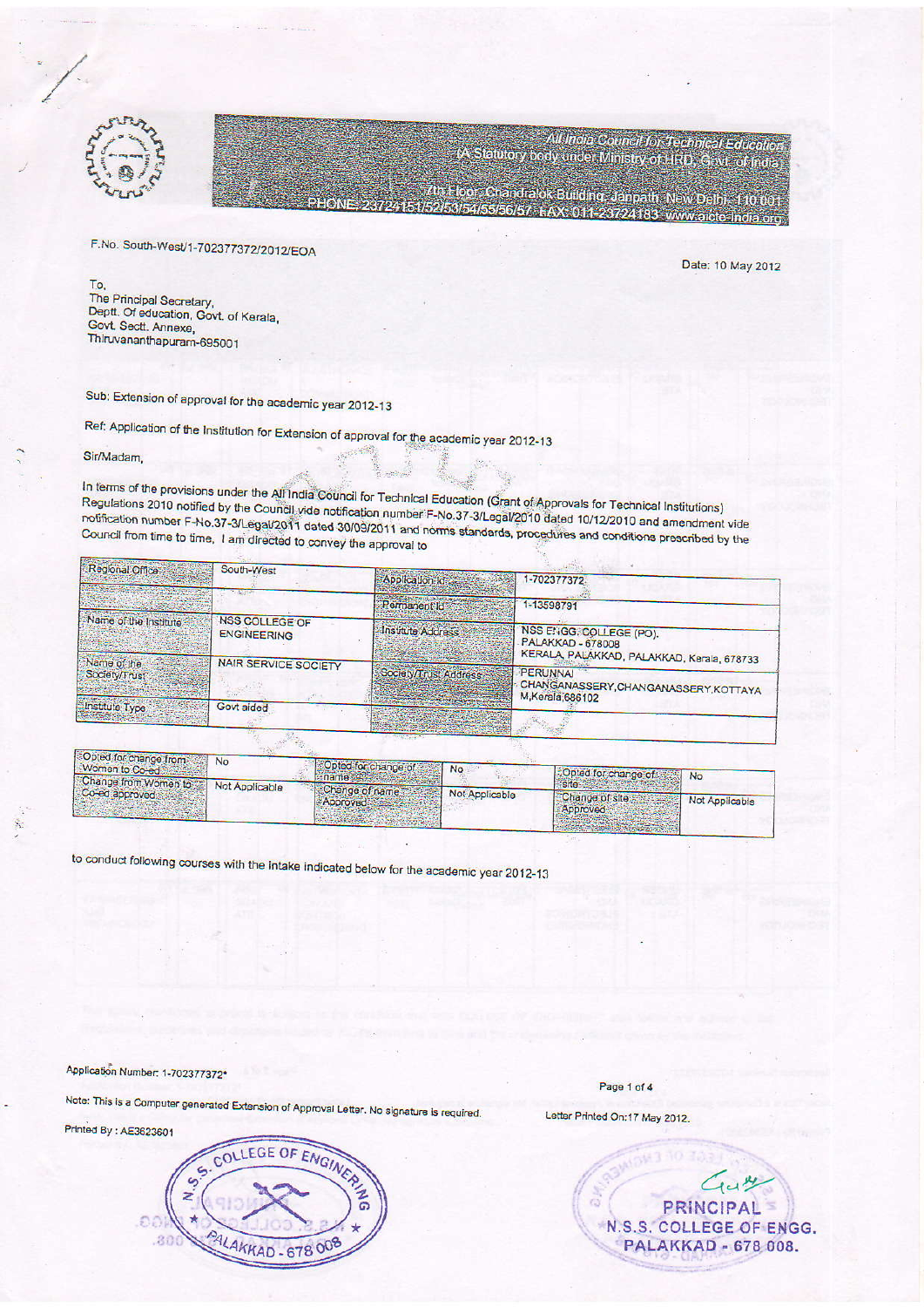All India Council for Technical Education<br>(A Statutory body under Ministry of HRD, Govt, of India)



.<br>23724151/52/53/54/55/56/57, FAX, 011-23724183, www.aicte-India.org<br>23724151/52/53/54/55/56/57, FAX, 011-23724183, www.aicte-India.org

| Application Id: 1-702377372                           |                 | Affiliating Body<br>Course:                |                                                                                 |                                           | B                                    |                 |                                   |           |               |                       |
|-------------------------------------------------------|-----------------|--------------------------------------------|---------------------------------------------------------------------------------|-------------------------------------------|--------------------------------------|-----------------|-----------------------------------|-----------|---------------|-----------------------|
| Program                                               | <b>Shift</b>    | Level                                      |                                                                                 | lime <sub>3</sub><br>듢<br>œ<br><b>RUM</b> |                                      | 2011-12<br>pake | Noblow<br>$rac{9}{5}$ $rac{3}{2}$ | ğ         | $\frac{8}{2}$ | Foreign Collaboration |
| <b>ENGINEERING</b><br><b>AND</b><br><b>TECHNOLOGY</b> | 1st Shift       | <b>POST</b><br><b>GRADU</b><br><b>ATE</b>  | <b>POWER</b><br><b>ELECTRONICS</b>                                              | <b>FULL</b><br>TIME<br>$\frac{1}{2}$      | Calicut University,<br>Calicut       | 18              | 18                                | No        | No            | <b>No</b>             |
|                                                       |                 |                                            |                                                                                 |                                           |                                      |                 |                                   |           |               |                       |
| <b>ENGINEERING</b><br><b>AND</b><br><b>TECHNOLOGY</b> | 1st Shift       | <b>POST</b><br><b>GRADU</b><br><b>ATE</b>  | <b>COMMUNICATI</b><br>ONS 2<br><b>ENGINEERING</b><br>$\overline{\mathcal{L}}$ . | <b>FULL</b><br><b>TIME</b>                | Callcut University,<br>Callcut       | 18              | 18                                | <b>No</b> | <b>No</b>     | <b>No</b>             |
| <b>ENGINEERING</b><br><b>AND</b><br><b>TECHNOLOGY</b> | 1st Shift       | <b>POST</b><br><b>GRADU</b><br><b>ATE</b>  | <b>COMPUTER</b><br><b>SCIENCE AND</b><br><b>ENGINEERING</b>                     | <b>FULL</b><br><b>TIME</b>                | Calicut University,<br>Calicut<br>呼吸 | 18<br>s.        | 18                                | No        | No            | <b>No</b>             |
|                                                       |                 |                                            |                                                                                 |                                           |                                      |                 |                                   |           |               |                       |
| <b>ENGINEERING</b><br><b>AND</b><br><b>TECHNOLOGY</b> | 1st Shift       | <b>UNDER</b><br><b>GRADU</b><br>ATE        | <b>CIVIL</b><br><b>ENGINEERING</b>                                              | <b>FULL</b><br><b>TIME</b><br>كالمنازل    | Calicut University,<br>۰.<br>Calicut | 90              | 90                                | No        | No            | No                    |
| <b>ENGINEERING</b><br><b>AND</b><br><b>TECHNOLOGY</b> | 1st Shift       | <b>UNDER</b><br><b>GRADU</b><br><b>ATE</b> | <b>MECHANICAL</b><br><b>ENGINEERING</b>                                         | <b>FULL</b><br>TIME                       | Calicut University,<br>Calicut       | 90              | 90                                | <b>No</b> | No            | No                    |
|                                                       |                 |                                            |                                                                                 |                                           |                                      |                 |                                   |           |               |                       |
|                                                       |                 |                                            |                                                                                 |                                           |                                      |                 |                                   |           |               |                       |
| <b>ENGINEERING</b><br><b>AND</b><br><b>TECHNOLOGY</b> | 1st Shift<br>×. | <b>UNDER</b><br><b>GRADU</b><br><b>ATE</b> | <b>ELECTRICAL</b><br><b>AND</b><br><b>ELECTRONICS</b><br><b>ENGINEERING</b>     | <b>FULL</b><br>TIME                       | Calicut University,<br>Calicut       | 90              | 90                                | No        | No            | No                    |
|                                                       |                 |                                            |                                                                                 |                                           |                                      |                 |                                   |           |               |                       |

Application Number: 1-702377372\*

Page 2 of 4 Letter Printed On:17 May 2012.

Note: This is a Computer generated Extension of Approval Letter. No signature is required.

Printed By: AE3623601

 $\overline{\mathcal{F}}$